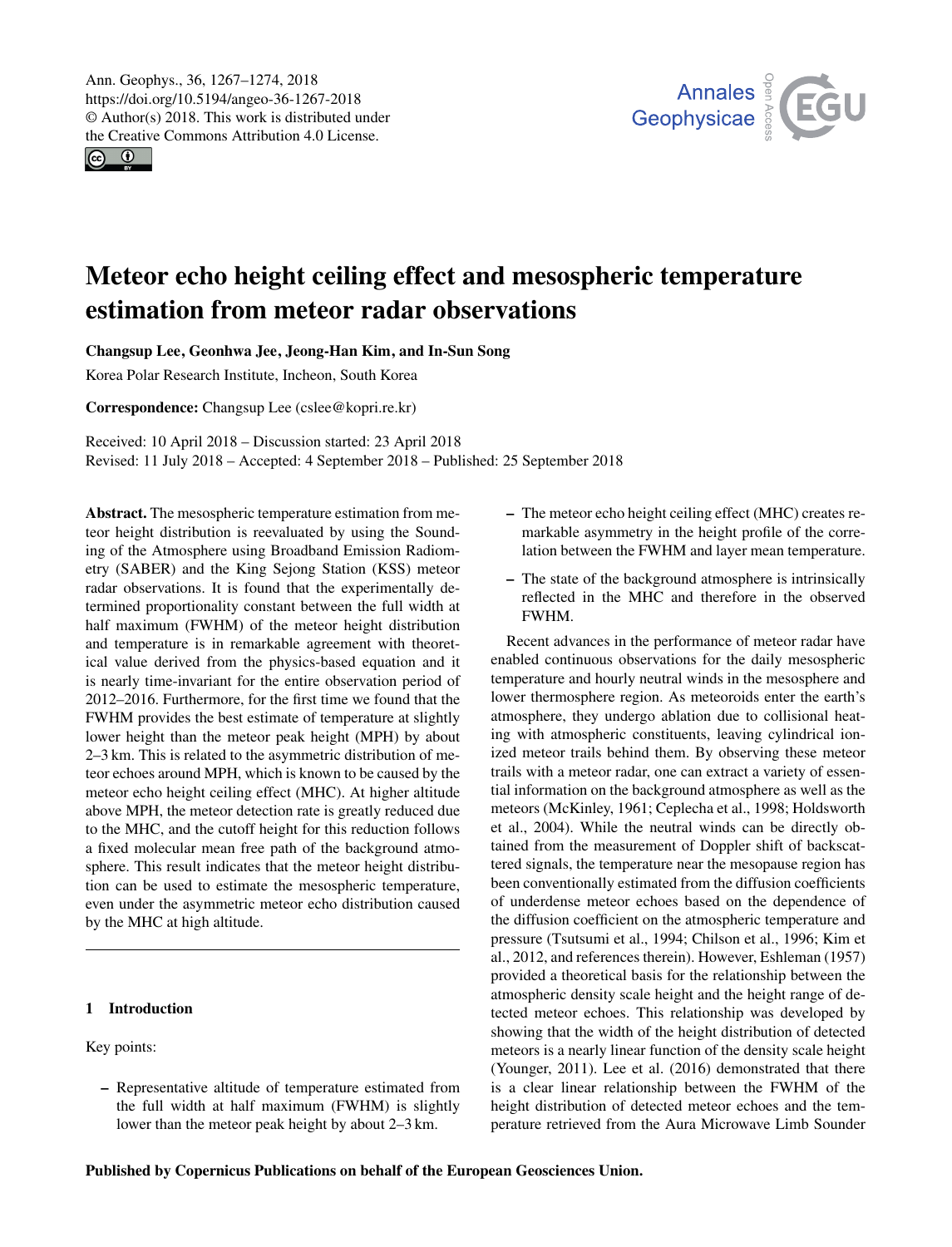(MLS) based on a basic theory and observations. They further showed that the temperature estimated from this relation is in better agreement with satellite temperature measurements compared with conventionally estimated temperature from meteor decay times. Although it was successfully shown that meteor height distribution provides mesospheric temperature, the MLS temperature data have a poor height resolution ( $\sim 10 \text{ km}$ ), which is nearly comparable to the FWHM in the mesosphere. Therefore, the resulting temperature from the FWHM was assumed to be a layer mean temperature near the meteor peak height (MPH). Furthermore, a meteor radar has a limitation on the height range of meteor detection; it depends on radar specifications such as a pulse repetition frequency and a radio wavelength (Cervera and Reid, 2004).

In this study, we reexamine the temperature estimation procedure from the FWHM with the emphasis of the invariance of the proportionality constant between the FWHM and background temperature, not only from theoretical consideration but also from meteor radar and TIMED/SABER (Sounding of the Atmosphere using Broadband Emission Radiometry instrument on NASA's Thermosphere Ionosphere Mesosphere Energetics Dynamics satellite) observations. In addition, we also evaluate the validity of temperature estimation from the FWHM under the MHC. The meteor radar observations at King Sejong Station (KSS) and the TIMED/SABER instrument are briefly introduced in Sect. 2. Section 3 describes a theoretical derivation of the linear relationship between the FWHM and background temperature. The results of this study are presented in Sect. 4 with relevant discussions. Finally, this is followed by a conclusion in Sect. 5.

#### 2 Observations

## 2.1 King Sejong meteor radar

Meteor radar has been used to continuously monitor atmospheric winds and temperatures in the mesosphere and lower thermosphere for several decades. The Korea Polar Research Institute (KOPRI) has operated a meteor radar at KSS in Antarctica (62.22◦ S, 58.78◦ W) in collaboration with Chungnam National University, South Korea, since March 2007. The KSS meteor radar, with a frequency of 33.2 MHz, transmits 7.2 km width, 4-bit complimentary coded circularly polarized pulses at a pulse repetition frequency of 440 Hz. The transmitter has a peak power of 12 kW and a duty cycle of 8.4 %. The receiver is composed of two perpendicular interferometric baselines as a standard antenna configuration (Jones et al., 1998) to determine the angle of arrival of backscattered signal from meteor trails (Holdsworth et al., 2004; Lee et al., 2013).

It collects underdense meteor echoes within a horizontal radius of about 250 km from the radar site. The number

of meteor echoes from the KSS meteor radar reaches up to 40 000 meteors per day in summer but it declines to about 15 000 in winter. The large number of meteor echoes enables us to obtain reliable meteor samples even beyond the typical meteor detection height of 80–100 km with a better temporal resolution.

In this study we used 5-year-long meteor radar data from 2012 to 2016 to ensure better statistics of meteor distribution, even under the minimized meteor detection rate in winter. The phase difference error of meteor echoes derived from six receive antenna pairs is limited to be less than 6◦ to determine the most accurate meteor height distribution. In deriving a linear relationship between the width of meteor height distribution and the SABER temperature, the geometric height of meteor echoes was converted to geopotential height in order to correctly compare it with the proportionality constant derived from the fundamental hydrostatic equation.

## 2.2 TIMED/SABER

The Sounding of the Atmosphere using Broadband Emission Radiometry (SABER) instrument is one of four instruments on NASA's TIMED (Thermosphere Ionosphere Mesosphere Energetics Dynamics) satellite to measure the limb emission in the 10 broadband infrared channels covering 1.27 to 17 µm. The profile of kinetic temperature is obtained from the 15  $\mu$ m radiation of CO<sub>2</sub> from 15 to 120 km altitude.

The SABER instrument views the atmospheric limb perpendicular to the satellite orbital track in an altitude of about 625 km and an inclination of 74◦ . In order to keep the SABER instrument on the anti-sunward side, the TIMED satellite performs yaw maneuvers about every 60-day period. Consequently, the latitude coverage on a given day extends from about 52◦ in one hemisphere to 83◦ in the other, and this results in only 6 months of SABER data available every year in high-latitude regions above 52◦ . The height resolution of the data varies with altitude and it is about 2 km in the region of meteor detection. The SABER data used in this study are version 2.0, which includes non-LTE (nonlocal thermodynamic equilibrium) temperature inversions in the upper mesosphere and lower thermosphere due to the departure from LTE in the  $CO<sub>2</sub> 15 \mu m$  vibration–rotation band for the kinetic temperature determination above 70 km altitude (Mertens et al., 2001, 2004). The SABER temperature and geopotential height data were restricted to the distance of less than 500 km from the location of KSS to directly compare with the FWHM derived from meteor radar observations during the period of 2012–2016.

# 3 Theoretical consideration of FWHM and temperature

According to Lee et al. (2016), most of the observed underdense meteor echoes show specific height distributions being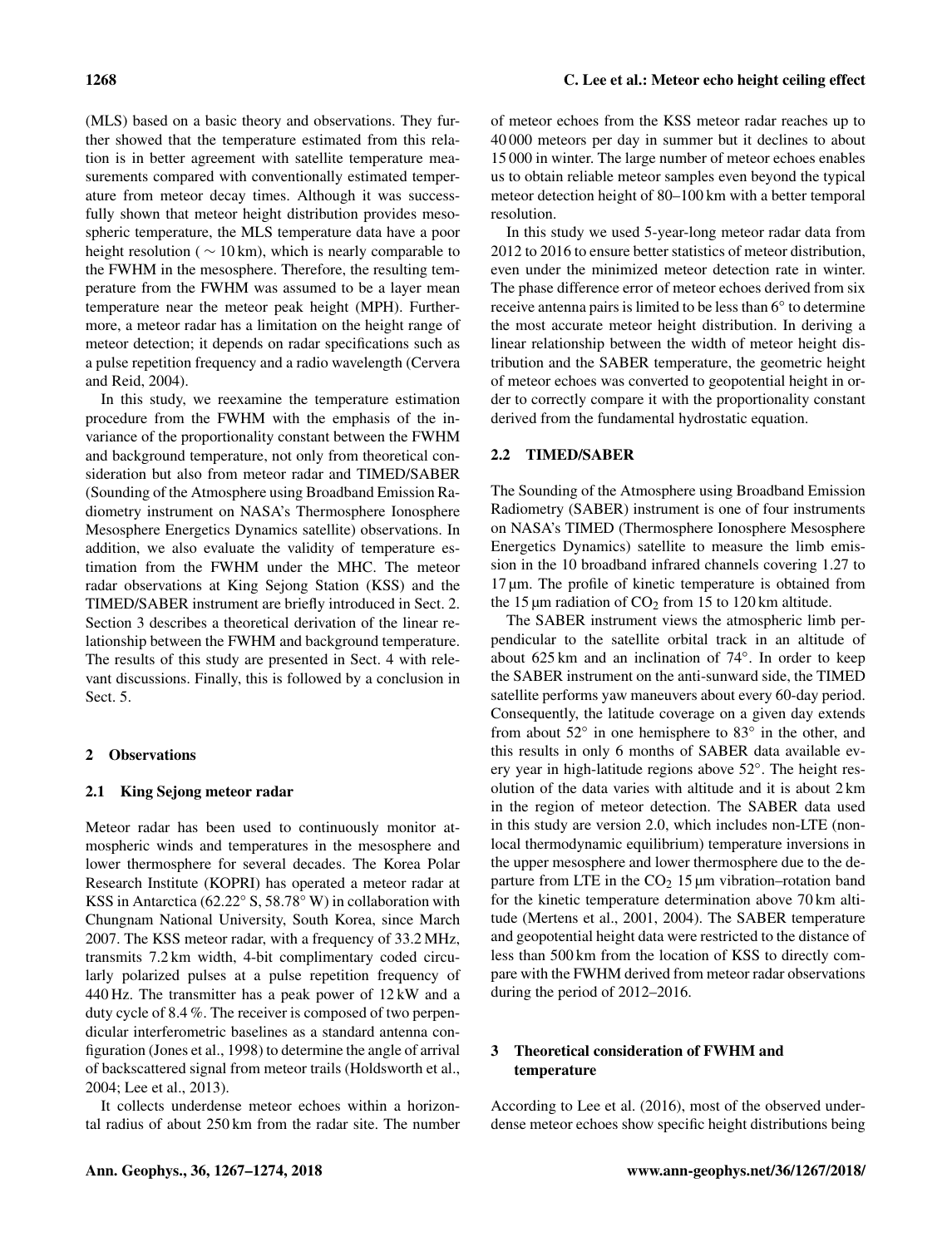

Figure 1. Temporal evolution of constant pressure surfaces of the neutral atmosphere from Aura MLS (both filled and line contours) and meteor peak detection heights (blue open diamond) with full width at half maximum (FWHM) of meteor height distribution (red shaded area) from meteor radar observations at King Sejong Station, Antarctica, in 2012–2016. Two constant atmospheric pressure  $(P_1, P_2)$  levels that are strongly correlated with the FWHM are also presented.

primarily determined by background atmospheric pressure. Figure 1 shows the MPH (blue open squares) and FWHM (red-shaded area) obtained from the fitting procedure with a Gaussian curve applied to the daily meteor height distribution from 2012 to 2016. The background atmospheric pressure field from the MLS measurement is also presented by solid line contours. It is important to note that the MPH closely follows the constant pressure level and a fixed portion of the height distribution (i.e., FWHM) of observed meteor echoes exists within two constant pressure levels around the MPH as shown in Fig. 1. As meteors penetrate into the Earth's atmosphere down to about 120 km height, they produce meteor trails, which are composed of metallic ions and electrons by collisions with atmospheric constituents (Love and Brownlee, 1991; Rogers et al., 2005). This collisional heating process is critically affected by background atmospheric pressure, which is a function of density and temperature. Therefore, the height distribution of meteor echoes, represented by the FWHM, is determined by the state of the background atmosphere.

The linear relationship between the FWHM and temperature can be derived from the conventional atmospheric statics; the variation of pressure with height can be determined from the ideal gas law and the hydrostatic equation (Andrew et al., 1987):

$$
\frac{\partial \ln P}{\partial z} = -\frac{g}{RT},\tag{1}
$$

where  $g$  and  $R$  are the gravitational acceleration and gas constant, respectively. After a simple rearrangement for separation of variables, both sides in Eq. (1) can be integrated over the region between two given constant pressure levels of  $P_1(Z_1)$  and  $P_2(Z_2)$  to obtain the hypsometric equation:

$$
Z_2 - Z_1 = \frac{R}{g} \int_{P_2}^{P_1} T \, \mathrm{d} \ln P. \tag{2}
$$

The height difference  $Z_2 - Z_1$  in Eq. (2) corresponds to an atmospheric layer between the two constant pressure levels. Since the FWHM of the meteor height distribution nearly coincides with the atmospheric layer as in Fig. 1, it can be used to estimate the mean temperature of the layer from Eq. (2):

$$
\langle T \rangle = C \cdot \text{FWHM},\tag{3}
$$

where FWHM =  $Z_2 - Z_1$  and the proportionality constant  $C=\frac{g}{k}$  $\frac{g}{R} \left[ \ln \left( \frac{P_1}{P_2} \right) \right]^{-1}$ . Here the layer mean temperature is defined as

$$
\langle T \rangle = \frac{\int_{P_2}^{P_1} T \, \mathrm{d} \ln P}{\int_{P_2}^{P_1} \mathrm{d} \ln P}.\tag{4}
$$

As is revealed from the definition of the layer mean temperature given by Eq. (4), the mean temperature can be defined for any kind of temperature profile, even a vertically rapidly varying temperature structure in the atmosphere.

Equation (3) clearly shows that the neutral temperature near the meteor peak height can be determined by the FWHM alone with a proportionality constant. The constant can be empirically determined based on a linear relationship between the observed FWHM and temperature. It turns out that the determined proportionality constant does not vary with time and can be considered to be a "constant" over the entire observation period. The constant can also be estimated with pressure measurements from SABER observations. From 5 year averaged values of  $\log_{10}P_1 = -2.07 \pm 0.044$ ,  $\log_{10}P_2 =$  $-2.95\pm0.009$  from the SABER pressure measurements during the period of 2012–2016, the ratio between two pressure levels,  $P_1$  /  $P_2$ , is determined to be 7.59. Then the proportionality constant in Eq. (3) can be estimated to be about 16.28 when the gravitational constant g and gas constant  *are ap*proximately 9.47 and 287.06, respectively, in the region of given pressure levels of  $P_1$  and  $P_2$  near 90 km altitude. In the following section, we will empirically determine the constant using the measurements of FWHM and temperature and will compare it with the estimated constant from the pressure measurements.

## 4 Results and discussions

#### 4.1 Empirical estimation of the proportionality constant

Using the FWHM and temperature measured from the KSS meteor radar and SABER, respectively, we can determine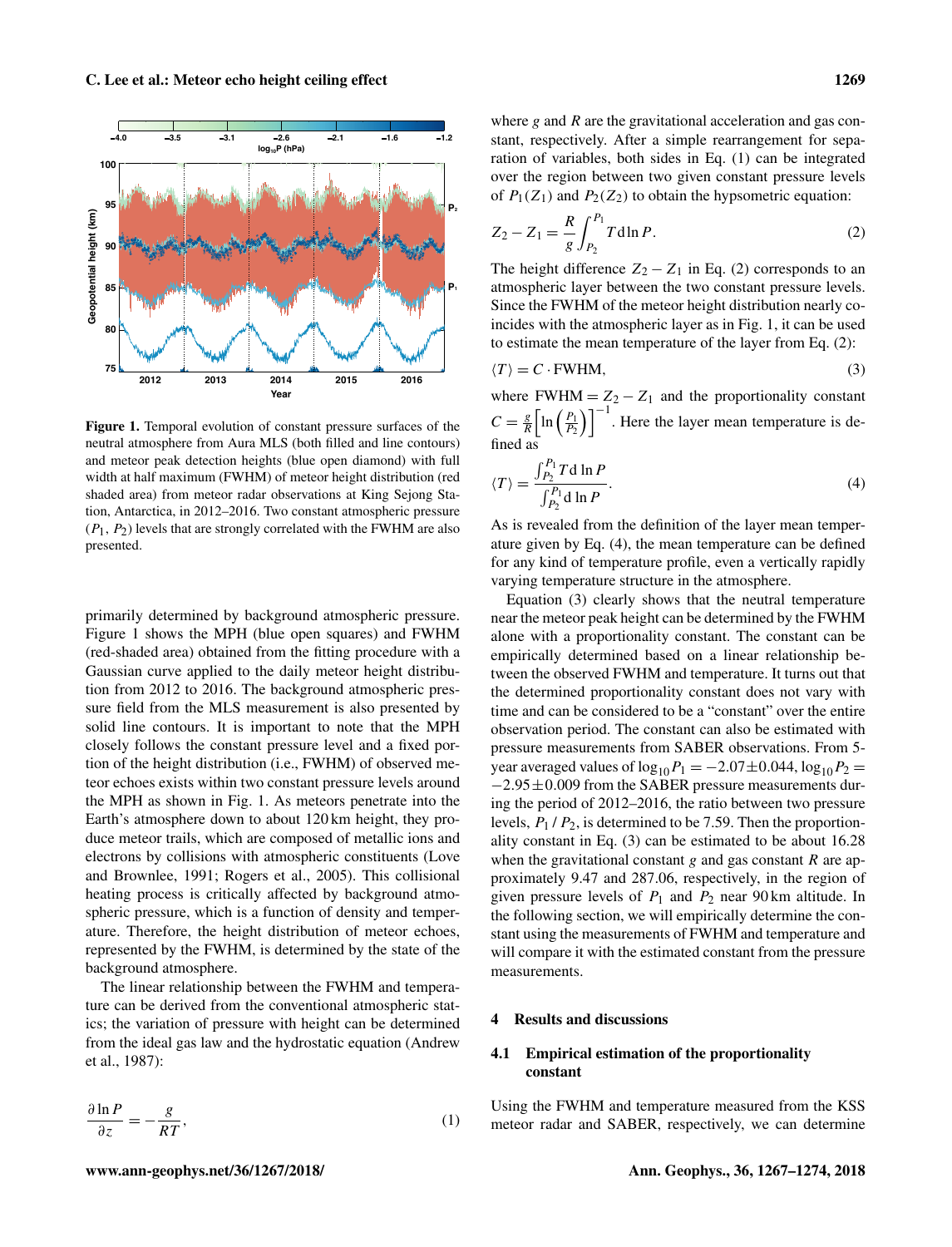

Figure 2. Scatter plots of the daily FWHM of the meteor height distribution versus the average value of the SABER temperatures near the mesopause region at King Sejong Station in (a) 2013 and (b) the 5 years from 2012 to 2016. The blue solid line depicts the linear regression. The histograms of the two independent temperature measurements from the SABER (blue) and MLS (red) and FWHM data are also presented to show the number of data used in the linear least squares.

Table 1. Slope values and correlation coefficients exhibiting a linear relationship between the SABER temperature and the FWHM from the meteor radar at KSS from 2012 to 2016.

| Year      | Number<br>of data | Slope            | $\left[\frac{P_1}{P_2}\right]$<br>$\frac{g}{R}$ | Correlation<br>coefficient |
|-----------|-------------------|------------------|-------------------------------------------------|----------------------------|
| 2012      | 112               | $16.56 \pm 0.51$ | 16.17                                           | 0.95                       |
| 2013      | 105               | $16.77 \pm 0.57$ | 16.29                                           | 0.95                       |
| 2014      | 109               | $16.90 \pm 0.56$ | 16.29                                           | 0.94                       |
| 2015      | 108               | $16.62 \pm 0.64$ | 16.09                                           | 0.94                       |
| 2016      | 109               | $16.54 \pm 0.56$ | 16.31                                           | 0.94                       |
| 2012-2016 | 543               | $16.68 \pm 0.26$ | 16.28                                           | 0.93                       |

the proportionality constant during the period of 2012–2016. Figure 2 shows the scatter plots of the daily FWHMs derived from the KSS meteor radar versus the  $T_{\text{SABER}}$  at around 87 km for the year of 2013 (a) and for the entire observation period of 2012–2016 (b). In contrast to MLS temperature data used in our previous study (Lee et al., 2016), SABER temperature measurements above KSS are only available in its south viewing geometry due to yaw maneuvers about every 60 days. This observational limitation gives rise to fewer temperature data points available for the determination of the proportionality constant, which is why there are few data points in the middle of the scatterplot in Fig. 2. Nevertheless, it has a much better height resolution than MLS temperature measurement: the height resolution of SABER observations is about 2 km, while the resolution of MLS observations is about 10–13 km, which is almost comparable to the FWHM. This characteristic of SABER observations allows us to find the representative altitude of the estimated temperature from the FWHM (Liu et al., 2017).

There is an obvious linear relationship between  $T_{\text{SABER}}$ and FWHM with notably high correlation coefficients. The slopes in Fig. 2 represent the proportionality constant between the FWHM and  $T_{SABER}$ . Table 1 shows yearly slopes during the 5-year observation period. Note that the slopes are almost invariable within the associated error ranges during the entire observation period of 2012–2016. They also agree well with the proportionality constant in Eq. (3) with SABER pressure measurements. Lee et al. (2016), using the Aura/MLS temperature data, obtained a notably smaller slope value of 15.71 with a worse correlation coefficient between the FWHM and temperature, which might be due to the poor height resolution of MLS temperature data in the mesosphere and lower thermosphere region. It should be emphasized that the essential point of this procedure is the invariance of the proportionality constant between the FWHM and temperature near the MPH. Therefore, once it is determined from the independent measurement of temperature, it can be used to estimate the temperature from the meteor radar observations of the FWHM alone without any additional assumed parameter.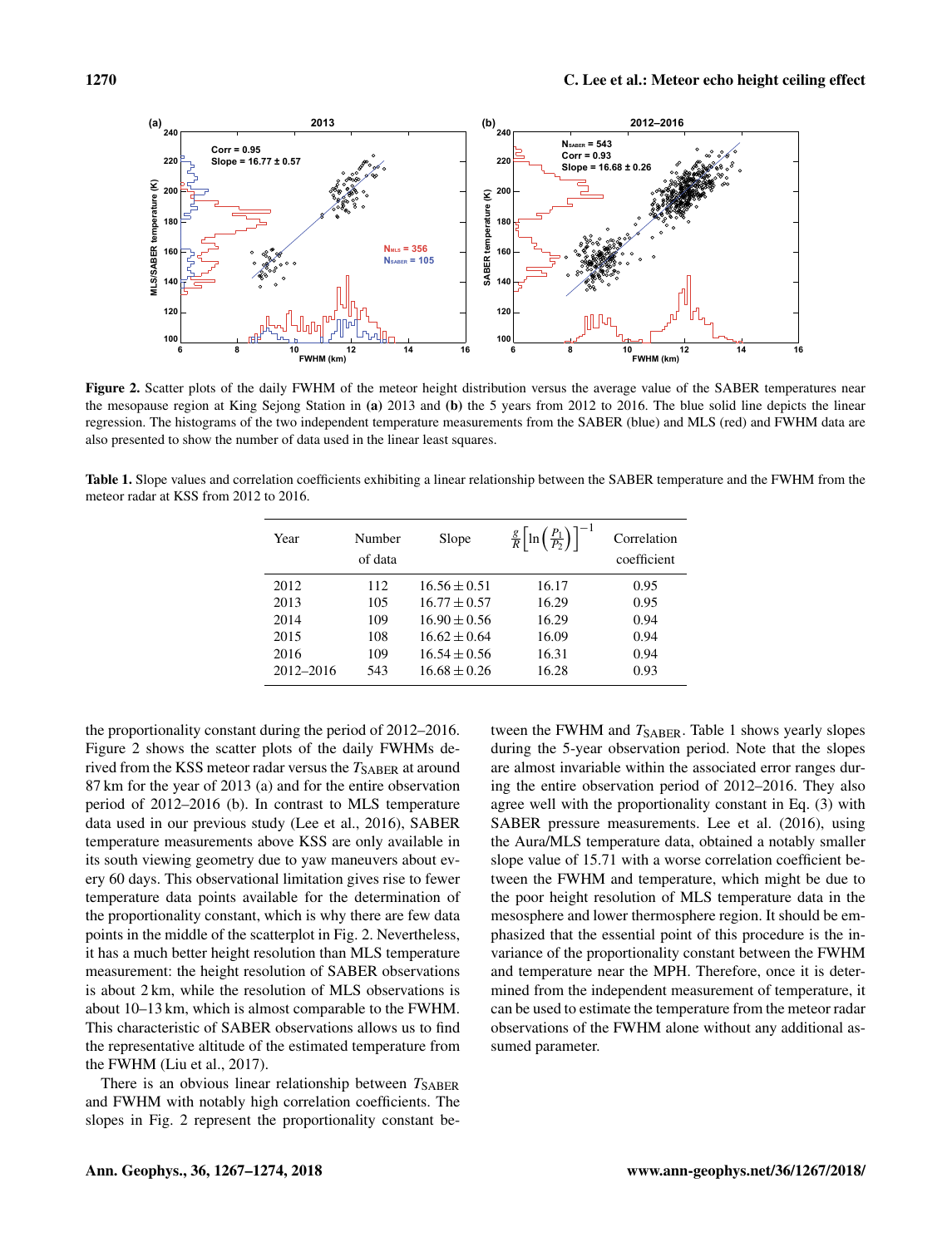**MPH**

**80**

**85**

**90**

**GPH (km)**

**95**

**100**



 $\Diamond$ **FW**  $\Diamond$ **DOMA** ◇

**0.0 0.2 0.4 0.6 0.8 1.0 Correlation coeff. (r) 75** Figure 3. The height profile of correlation coefficient of the FWHM and SABER temperatures in 2012–2016. The height information of the maximum correlation coefficient and its value in each year are also summarized. The dotted vertical line indicates a correlation coefficient of 0.9, and the gray shaded box denotes the height range

## 4.2 Meteor echo height ceiling effect on the temperature estimation

of the MPH variation during the observation period.

**2015 0.94 86.80 2016 0.94** 

The estimated temperature using Eqs.  $(2)$ – $(4)$  is the mean temperature between the two constant pressure levels as shown in Fig. 1. It therefore seems plausible that the mean temperature represents the temperature at around the meteor peak height (MPH) for the pressure levels around the FWHM. In order to confirm this representative altitude of the estimated temperature with the FWHM, we performed a correlation analysis between the FWHM and layer mean temperatures at different altitudes. Figure 3 shows the height profiles of the correlation coefficient between the FWHM and SABER temperature during the period of 2012–2016. For this analysis, the SABER temperatures were averaged at every 1.2 km of height within 2.4 km width to obtain daily layer mean temperatures for each year. It is clear in the figure that the best correlation occurs at a slightly lower height  $(\sim 87 \text{ km})$  than the MPH (88–91 km) by about 3–4 km. The temperature estimation procedure using the meteor decay times, however, assumed that the representative altitude of the estimated temperature is around the meteor peak height, which is about 90 km altitude (Kim et al., 2012; Meek et al., 2013). A notable asymmetry in the correlation coefficients around the maximum correlation height is another important feature in Fig. 3. The correlation coefficient more rapidly decreases at the altitude above the MPH than below, and this indicates that the meteor height distribution above the MPH is not only controlled by the background atmospheric state but other factors must also be involved.

The height distribution of meteor echoes detected by meteor radar depends not only on the physical characteristics of meteors and the state of the atmosphere but also on the operational parameters of meteor radar such as a radio wavelength and a pulse repetition frequency. Meteor radar observations show a limited height range of detecting meteors for a given radio wavelength. The backscattered signals from meteor trails beyond this range are significantly attenuated to be detected (Thomas et al., 1988; Steel and Elford, 1991). This limitation is inherently present in the meteor radar observations, which is known as the meteor echo height ceiling effect (MHC). Immediately after meteor ionized trails are formed, they rapidly expand in a radial direction to reach a finite radial extent called an initial radius within the interval that meteoric ions are in thermal equilibrium with surrounding atmosphere (Jones, 1995). As the atmospheric density decreases with increasing height, the initial radius of the meteor trail is increased and becomes greater than a quarter of the radio wavelength, which significantly attenuates echo strength due to the lack of phase coherence from the signals reflected from the different spots in the meteor trail cross-section (Younger et al., 2008). In general, the meteor trails from fast meteors are produced at higher altitudes, and hence meteor radar observations miss the significant part of meteors above a certain altitude because of the MHC (McKinley, 1961; Campbell-Brown and Jones, 2003).

According to the echo attenuation theory, there are three major factors controlling the attenuation in the amplitude of meteor echoes from underdense meteor trails. Previous studies reviewed these attenuation factors and quantified their influences on the MHC (Thomas et al., 1988; Steel and Elford, 1991). Since the detailed examination of three attenuation factors is beyond the scope of this study, we only give a brief overview of them and find which one is the most important in meteor echo attenuation. The reduced electron density and its weighting function (zeroth-order Bessel function) oscillating in positive and negative regions with a radial distance in the meteor trail with a larger initial radius makes the backscattered signal too weak to be detected by radars (initial radius factor,  $\alpha_r$ ) (McKinley, 1961; Younger et al., 2008). The signal attenuation is also generated by the diffusion during the time of meteor trail formation due to the finite velocity of the meteoroid (finite velocity factor,  $\alpha_V$ ). If the inter-pulse period of a meteor radar is comparable to or longer than the meteor decay times, it is more likely that the meteor trail detected by one pulse decays below the threshold of meteor recognition before the arrival of a successive pulse (pulse repetition rate factor,  $\alpha_P$ ).

In the temperature estimation procedure using the FWHM of meteor height distribution, it is critically important to take account of the MHC caused by these attenuation factors in the meteor radar observations. Although it is the background atmospheric pressure field primary factor to determine the FWHM, the MHC also contributes to the FWHM by reducing the detection of high-altitude meteor trails. It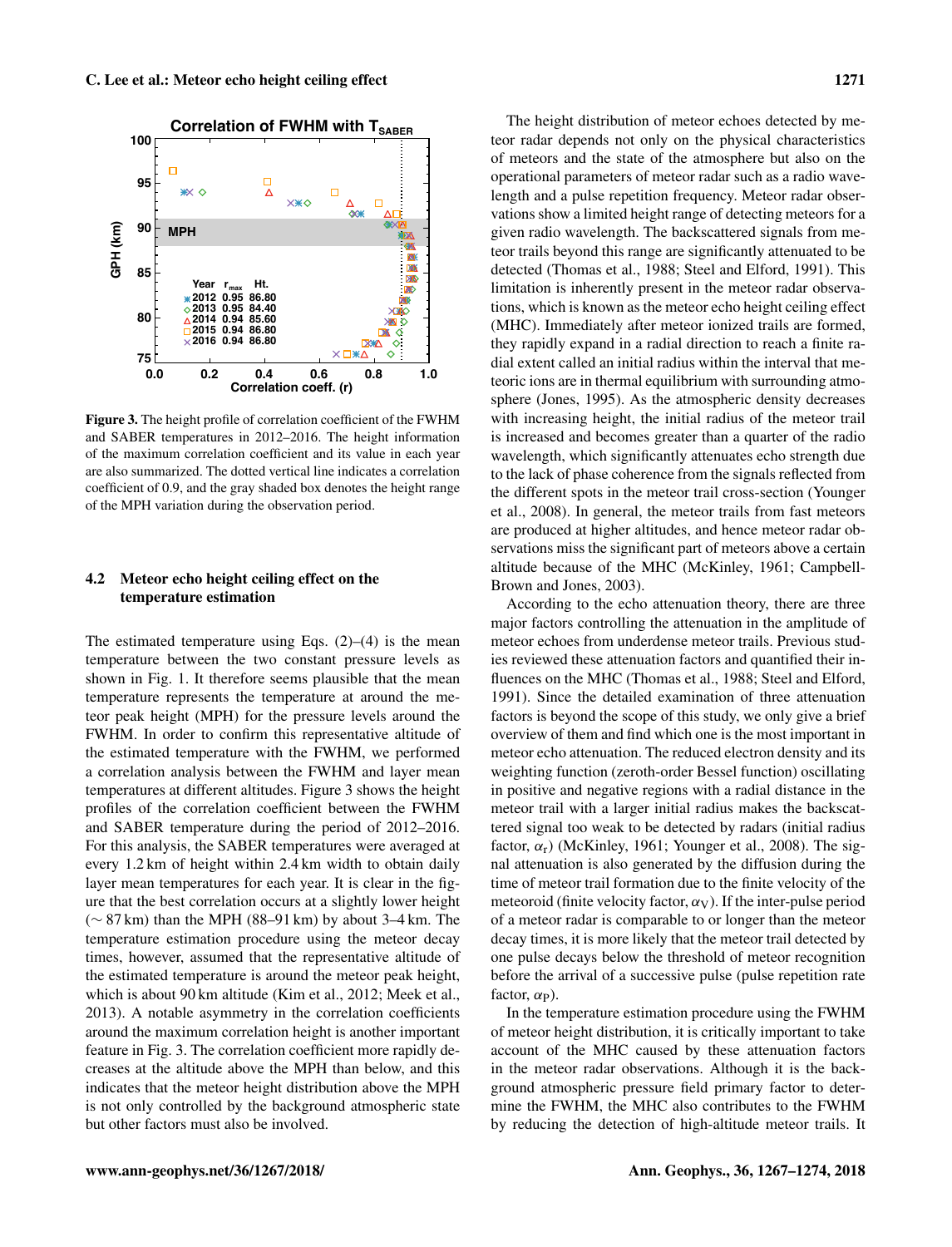

Figure 4. (a) The height variation of the three yearly mean attenuation coefficients and their 1 standard deviation values (color-filled horizontal bars) calculated from the KSS meteor radar observations in 2014, and (b) the normalized percentage of yearly mean total attenuation coefficients in 2014–2016.

should be noted that proportionality constants derived from a least-squares method using the SABER temperature and the FWHM are slightly larger  $(1.4\% - 3.7\%)$  than values from Eq. (3) with SABER pressure measurements as shown in Table 1. The underestimated FWHM due to the MHC probably makes a systematic difference between the two constants over the entire observational period. In this study, we calculated the three attenuation coefficients using key parameters obtained from meteor radar observations to examine how much the FWHM can be affected by the MHC and how it can influence the temperature estimation.

We applied an attenuation theory described in Steel and Elford (1991) and Ceplecha et al. (1998) to the KSS meteor radar data to calculate the attenuation coefficients. Figure 4 presents the height profiles of three attenuation coefficients with standard deviations calculated from the data in 2014. Because the KSS meteor radar has a large pulse repetition frequency, the inter-pulse period is much shorter than decay times of most observed underdense meteor trails. Hence, the pulse repetition rate factor (blue filled triangle) should be negligible in the meteor signal attenuation throughout all the altitude region, and the net attenuation of meteor echoes is dominated by  $\alpha_r$  and  $\alpha_V$  as depicted in Fig. 4. The  $\alpha_r$ , in particular, dramatically decreases as the initial radius  $(r_0)$  increases with height. This indicates that the amplitude of radar signals scattered from meteor trails is severely declined at higher altitudes above about 95 km. As for the finite velocity factor,  $\alpha_V$ , since it is basically related to the background atmospheric state, the height variation of  $\alpha_V$  remarkably coincides with that of meteor decay times, which steadily decreases with height because of the exponential decrease of the background pressure within about 82–97 km



Figure 5. The histogram of a meteor height distribution observed by the KSS meteor radar on a single day in 2016 using a 500 m bin. The blue dashed line presents the mean free path of the background atmosphere calculated from the MLS observations. The gray-colored horizontal bar indicates the height layer where a rapid decrease in meteor detection rate due to the meteor echo height ceiling appears. The typical range of the molecular mean free path that activates the meteor echo height ceiling due to the initial radius and finite velocity factors is depicted by a gray-colored vertical bar.

altitude range (Singer et al., 2008; Kim et al., 2010). As shown in Fig. 4, the MHC generated by  $\alpha_r$  and  $\alpha_V$  reaches maximum (i.e., minimum attenuation coefficients) at about 100 km, and this altitude is known to be a typical cutoff height for 30 MHz meteor radar observations, representing the limitation height of the observations (Olsson-Steel and Elford, 1987; Thomas et al., 1988). Because of this MHC, signals backscattered from meteor trails are significantly attenuated at higher altitudes, which causes far worse correlations between the height distribution of meteor echoes and the background atmospheric temperatures as shown in Fig. 3.

According to Fig. 4, we found the MHC for the KSS meteor radar is primarily controlled by the initial radius and finite velocity factors. If we assume that the distribution of meteor speed does not vary much over the 5-year observation period, the two major attenuation processes should mainly be affected by the background atmospheric density. Since the molecular mean free path is inversely proportional to the atmospheric density, it is more intuitive to describe the relation between the background atmosphere and the initial radius. Figure 5 illustrates the height distribution of meteor echoes recorded on a single day in 2016 and the height profile of the molecular mean free path calculated from the MLS pressure measurement. Note that the number of meteor echoes observed at a given height bin above the MPH more rapidly decreases with height than below. Jones and Campbell-Brown (2005) showed that the initial radius of me-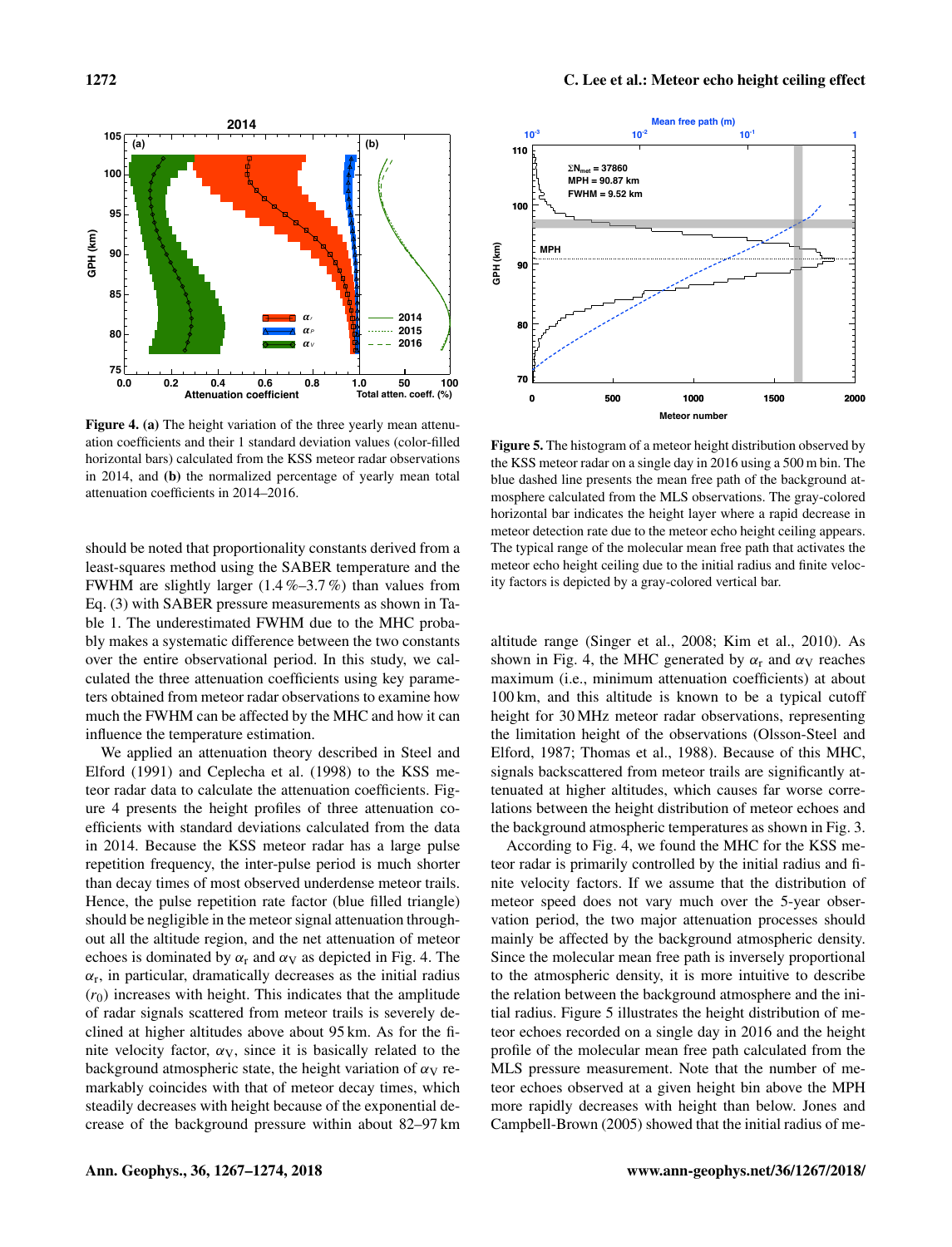#### C. Lee et al.: Meteor echo height ceiling effect 1273

teor trails is about 1–2 m at the altitude of 95 to 100 km for a meteoroid falling with a speed of  $40 \text{ km s}^{-1}$ , and they deduced a relationship between meteor speed  $V$  and the initial radius  $r_i$ :  $r_i \sim V^{-0.2}$ . The molecular mean free path is approximately one-third of the initial radius (Manning, 1958). When the MHC is most effective at around 97 km altitude (see Fig. 5), the mean free path is about a few tens of centimeters with the initial radius of about 2–3 m, which corresponds to approximately a quarter of the wavelength of the KSS meteor radar (9.03 m). This indicates that the MHC occurs within a fixed range of the mean free path as shown in previous studies (Pellinen-Wannberg and Wannberg, 1994; Westman et al., 2004); in other words, it occurs in a certain atmospheric state. For the KSS meteor radar, the MHC mostly occurs at around 97 km altitude, which exists way above the MPH as shown in both Figs. 4 and 5. Consequently, it can be concluded that the MHC affecting meteor height distribution above the MPH is mainly controlled by the background atmospheric condition, and in turn, this provides an essential validation of the temperature estimation from the FWHM.

## 5 Conclusions

In this study, the temperature estimation procedure from the FWHM is reevaluated by verifying the temporal invariance of the proportionality constant between the FWHM and mesospheric temperature over the entire observation period of 2012–2016. Their linear relationship with a proportionality constant is experimentally demonstrated from the SABER temperature and meteor radar observations in the 5-year observation period. The slope of the SABER temperature and FWHM is more consistent with the theoretically derived proportionality constant than those from the MLS temperature in Lee et al. (2016). Compared to the MLS data, much better vertical resolution of the SABER temperature enabled us to find that the mesospheric temperature estimated from the FWHM represents the temperature at around  $87 \pm 2$  km altitude, which is slightly lower than the meteor peak height by about 2–3 km. The lower representative altitude of the estimated temperature results from the asymmetric meteor echo distribution, with much lower meteor detection rates above the MPH, which is caused by the meteor echo height ceiling effect (MHC). Since the MHC reflects the background atmospheric state well, the FWHM derived from the KSS meteor radar can be used to estimate mesospheric temperature accurately.

*Data availability.* The TIMED/SABER data are available from the SABER data services by following the link: [http://saber.gats-inc.](http://saber.gats-inc.com/data.php) [com/data.php](http://saber.gats-inc.com/data.php) (last access: 12 May 2018). The Aura/MLS data can be accessed at the NASA GES DISC by following the link: <http://disc.sci.gsfc.nasa.gov/Aura/data-holdings/MLS> (last access: 12 May 2018). King Sejong meteor radar data are available from the Korea Polar Research Institute upon request.

*Author contributions.* CL developed the main idea of this study and prepared the manuscript. GJ is the principal investigator of the polar space environment research project. JK provided King Sejong meteor radar data. IS helped interpret the observational data. All the authors contributed to the discussion as a team effort.

*Competing interests.* The authors declare that they have no conflict of interest.

*Acknowledgements.* This study was supported by grant PE18020 from the Korea Polar Research Institute. The authors would like to thank the TIMED SABER team for providing the kinetic temperature and geopotential height (version 2.0) data. The Aura MLS team is also gratefully acknowledged for providing the geopotential height and pressure data.

The topical editor, Huixin Liu, thanks two anonymous referees for help in evaluating this paper.

#### References

- Andrew, D. G., Holton, J. R., and Leovy, C. B.: Middle Atmosphere Dynamics, 498 pp., Academic, San Diego, California, 1987.
- Campbell-Brown, M. and Jones, J.: Determining the initial radius of meteor trains: fragmentation, Monthly Notice of the Royal Astronomical Society, 343, 775–780, https://doi.org[/10.1046/j.1365-](https://doi.org/10.1046/j.1365-8711.2003.06713.x) [8711.2003.06713.x,](https://doi.org/10.1046/j.1365-8711.2003.06713.x) 2003.
- Ceplecha, Z., Borovička, J. Í., Elford, W. G., ReVelle, D. O., Hawkes, R. L., Porubčan, V. Í., and Šimek, M.: Meteor phenomena and bodies, Space Sci. Rev., 84, 327–471, 1998.
- Cervera, M. A. and Reid, I. M.: Comparison of atmospheric parameters derived from meteor observations with CIRA, Radio Sci., 35, 833–843, https://doi.org[/10.1029/1999RS002226,](https://doi.org/10.1029/1999RS002226) 2000.
- Chilson, P. B., Czechowsky, P., and Schmidt, G.: A comparison of ambipolar diffusion coefficients in meteor trains using VHF radar and UV lidar, Geophys. Res. Lett., 23, 2745–2748, https://doi.org[/10.1029/96GL02577,](https://doi.org/10.1029/96GL02577) 1996.
- Eshleman, V. R.: The Theoretical Length Distribution of Ionized Meteor Trails, J. Atmos.-Terr. Phys., 10, 57–72, 1957.
- Holdsworth, D. A., Reid, I. M., and Cervera, M. A.: Buckland Park all-sky interferometric meteor radar, Radio Sci., 39, RS5009, https://doi.org[/10.1029/2003RS003014,](https://doi.org/10.1029/2003RS003014) 2004.
- Jones, J. and Campbell Brown, M.: The initial train radius of sporadic meteors, Mon. Not. R. Astro. Soc., 359, 1131–1136, https://doi.org[/10.1111/j.1365-2966.2005.08972.x,](https://doi.org/10.1111/j.1365-2966.2005.08972.x) 2005.
- Jones, J., Webster, A. R., and Hocking, W. K.: An improved interferometer design for use with meteor radars, Radio Sci., 33, 55–65, https://doi.org[/10.1029/97RS03050,](https://doi.org/10.1029/97RS03050) 1998.
- Jones, W.: Theory of the initial radius of meteor trains, Mon. Not. R. Astro. Soc., 275, 812–818, 1995.
- Kim, J.-H., Kim, Y. H., Lee, C. S., and Jee, G.: Seasonal variation of meteor decay times observed at King Sejong Station (62.22◦ S, 58.78◦ W), Antarctica, J. Atmos. Sol.-Terr. Phys., 72, 883–889, https://doi.org[/10.1016/j.jastp.2010.05.003,](https://doi.org/10.1016/j.jastp.2010.05.003) 2010.
- Kim, J.-H., Kim, Y. H., Jee, G., and Lee, C.: Mesospheric temperature estimation from meteor decay times of weak and